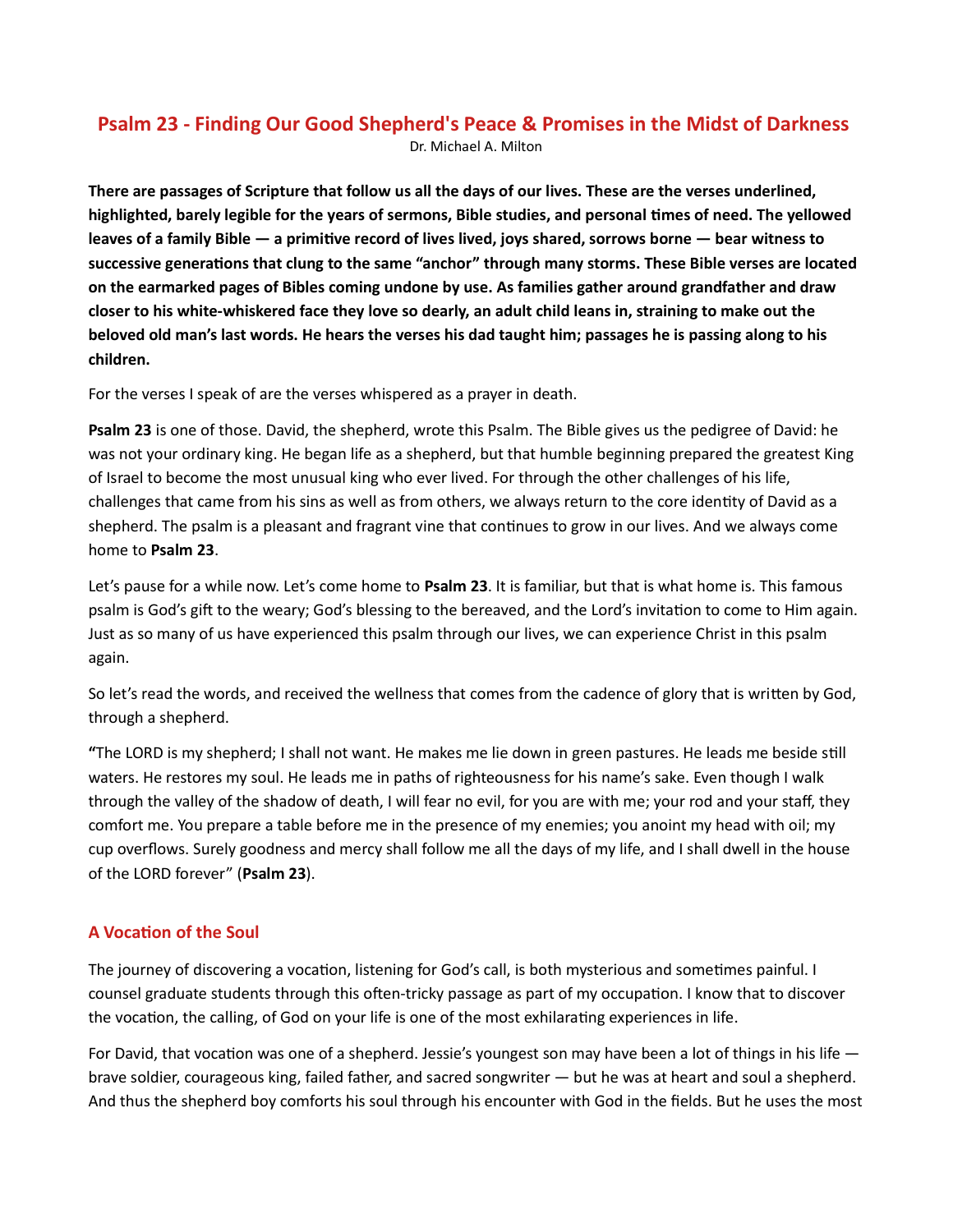touching metaphor he knows to describe God's shepherding of his soul. In the process, we are blessed to come to know God as a shepherd. God desires that you know Him as a shepherd.

God chose David to write this Psalm because God wanted to reveal Himself to His people as a shepherd, someone they could relate to. While shepherds are not an ordinary experience of our lives today, in truth, we know quite a lot about shepherds. Parents, teachers, coaches, and other people in our lives are often shepherds to us. They guide us. They keep us from harm. They are there in the green valleys and the treacherous ledges of life. Now, shepherding was not esteemed employment. For it was the least of all the vocations in many ways, but such a lowly occupation was the best metaphor for us.

The metaphor of "shepherd" evokes images or experiences of a tender, compassionate, ever-present, protective person who cares for others. This is how God wants you to understand your Creator. Psalm 23 speaks of the Lord's nurturing relationship to His people. There is a lowly sweetness to it. A sweetness that is expressed, also, when Jesus says in John 10 that "I am the good shepherd." He goes on to say that others are hirelings, who go about the notable work of shepherding, but who care nothing for the sheep. In truth, these are the ones that get fat off of the sheep. The shepherd, however, so loves the sheep that he gives his life for them. In this way, Jesus was speaking of Himself.

Now the New Testament word, "shepherd," is also the same word for "pastor," explains W.A. Detzler in "New Testament Words in Today's Language". Pastors are imitators of Christ and David. I tell our students that to pastor is to, as Paul tells Timothy, aspire to a noble occupation. However, it is a lowly occupation. It is the use of all gifts given to be used to feed a flock, and to rescue lambs and bring them into the one faithful flock. The work of a shepherd can be lonely. The days are long. The challenges many. Life can be hard. Dealing with sheep is a dirty business. There is nothing glamorous about being a shepherd. But as we see from Psalm 23; the role has its benefits.

Indeed, Psalm 23 is a shepherd's prayer to the Good Shepherd that brings blessings to all of God's shepherds and all of God's sheep. David wrote six verses that poetically describe the life of a lamb in the care of the shepherd. My call to you is to enter into a time of renewed relationship with the Good Shepherd as you hear the shepherd David describe His ministry to us.

Here we find not only six verses, but embedded with those divinely inspired lines, nine blessings that the Good Shepherd brings to us. Only a shepherd could describe another shepherd so well. I want to consider these many blessing in three main features of the way our Shepherd cares for our souls: Presence, Protection, and Pathway.

# Psalm 23 Blessing #1 - There is a Blessing in our Shepherd's Presence

The very beginning of this Psalm brings great comfort to David, no doubt: It solidifies his identity: "The LORD is my shepherd; I shall not want" (Psalm 23:1).

I would underscore the possessive of "shepherd." God is David's shepherd. David gave care to the sheep. He was a shepherd. But God was his shepherd. What a lovely assurance that we don't have to carry the world on our shoulders, but that we have a shepherd. Even more, what a blessing to know that our identity is connected to God as the one who cares for us. Thus, Peter, who was told to shepherd the flock of Jesus in John 21, may at length speak this relationship to suffering saints: "casting all your anxieties on him, because he cares for you" (1 Peter 5:7).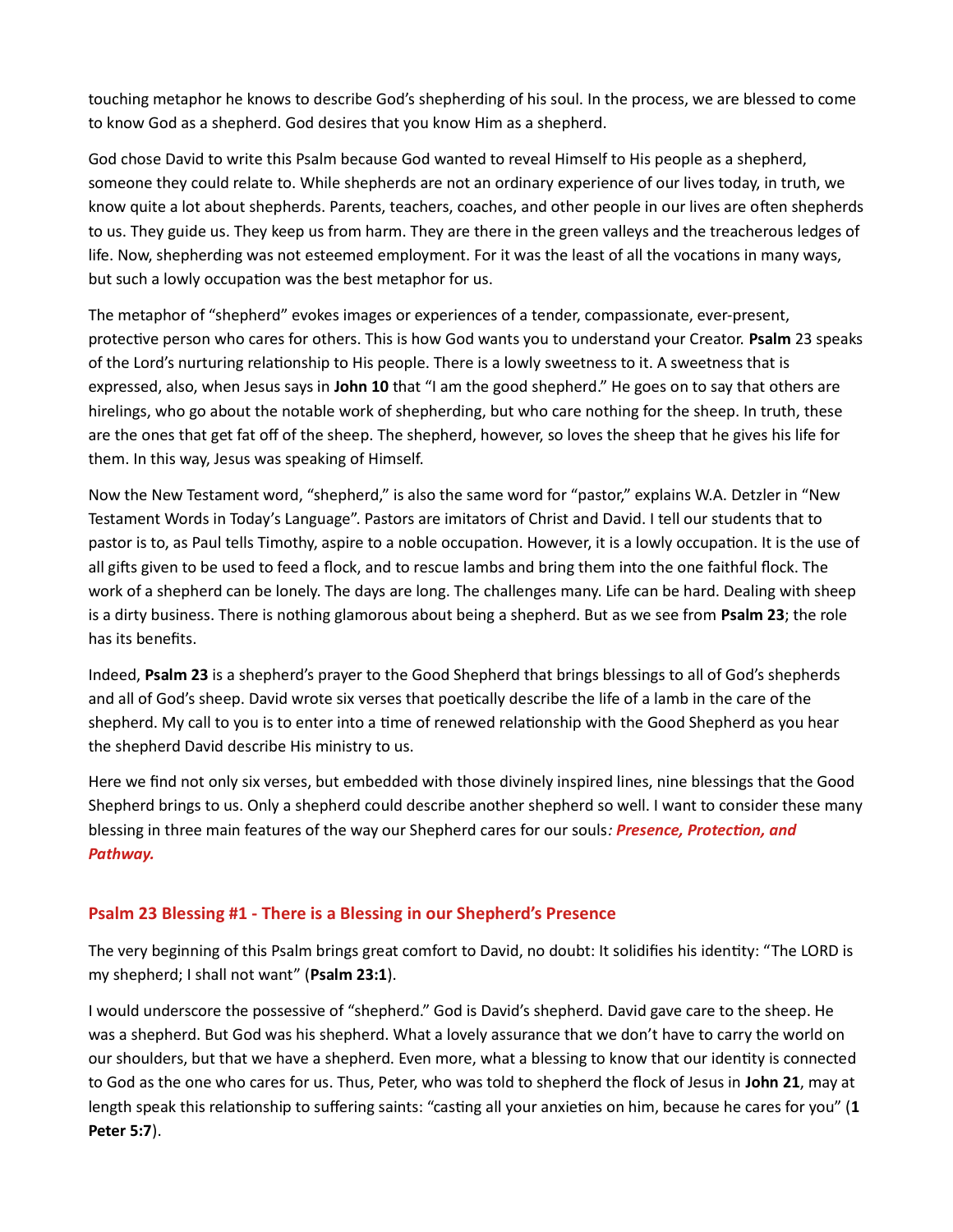Our essential identity is a lamb shepherded by the Lord Jesus Christ. Our frequent location is in the wilderness.

I wonder how many of you are feeling alone in what has turned into a wilderness of life. I have counseled many. And I have also advised them to do what David the shepherd does here for himself: remember your identity. You are the object of love and care by the Lord Jesus. Speak peace to your soul, even as jackals and wolves of this world seek to destroy you: "The Lord is my shepherd; I shall not want." I am saved. I am kept by His sovereign grace now and forever.

Another blessing of our Shepherd's presence is security: "For you are with me; your rod and your staff, they comfort me" (Psalm 23:4).

In his "Commentary on Psalms" John Calvin frames the question about this text: "What need would he have had of that consolation [of the "rod" and the "staff"], if he had not been disquieted and agitated with fear? It ought, therefore, to be kept in mind, that when David reflected on the adversities, which might befall him, he became victorious over fear and temptations, in no other way than by casting himself on the protection of God."

Indeed, the passage is about the protection of God. It is about our security, both here in this world, and in eternity. One might ask what the difference between the rod and the staff is. In the life of the shepherd, a rod is used to beat the predators away. The staff is used to nudge the neck of the sheep, keeping them ever aware of the presence of the faithful Shepherd.

Our age is one in which security is a top concern. Ever since 9/11, we live in a perpetual state of anxiety over security. I will never forget a song at a gathering at the Capitol after those unforgettable events in New York City, the Pentagon, and the field in Pennsylvania. The song is called "The Prayer." Here's one of the lines. Maybe you'll remember it:

"I pray you'll be our eyes and watch us where we go. And help us to be wise, in times when we don't know. Let this be our prayer, when we lose our way. Lead us to the place, guide us with your grace, to a place where we'll be safe."

"Lead us to the place, guide us with your grace. To a place where we'll be safe." Is that not the deepest existential cry of the human heart? As it was the cry of the shepherd boy David who grew to be a king under the attack of his sin and the sins of others; he knew where to go. He longed for the Lord's presence. And his prayer was not the prayer of a deity who is unnamed. His prayer was to the Lord — the covenant name of the God who was there when he was a boy in the wilderness.

I pray that now you will know the presence of the Good Shepherd, the Lord Jesus Christ who said, "I will never leave you nor forsake you." He also said that whoever comes into his possession will never pass away. Lead us to a place where we will be safe? Lord do it again now. May you know the presence and the power of the Good Shepherd in your life. Oh, that you can listen with the Spirit of God. Listen to the voice of Jesus speaking to the deepest part of your soul: His voice stilling the storms, His commands quieting the troublesome storm in your head. In your heart, let Jesus take your hand. Let Him lead you from the ruin and rubble of the pain of your past, the perplexities of the present, and into the faith of the future.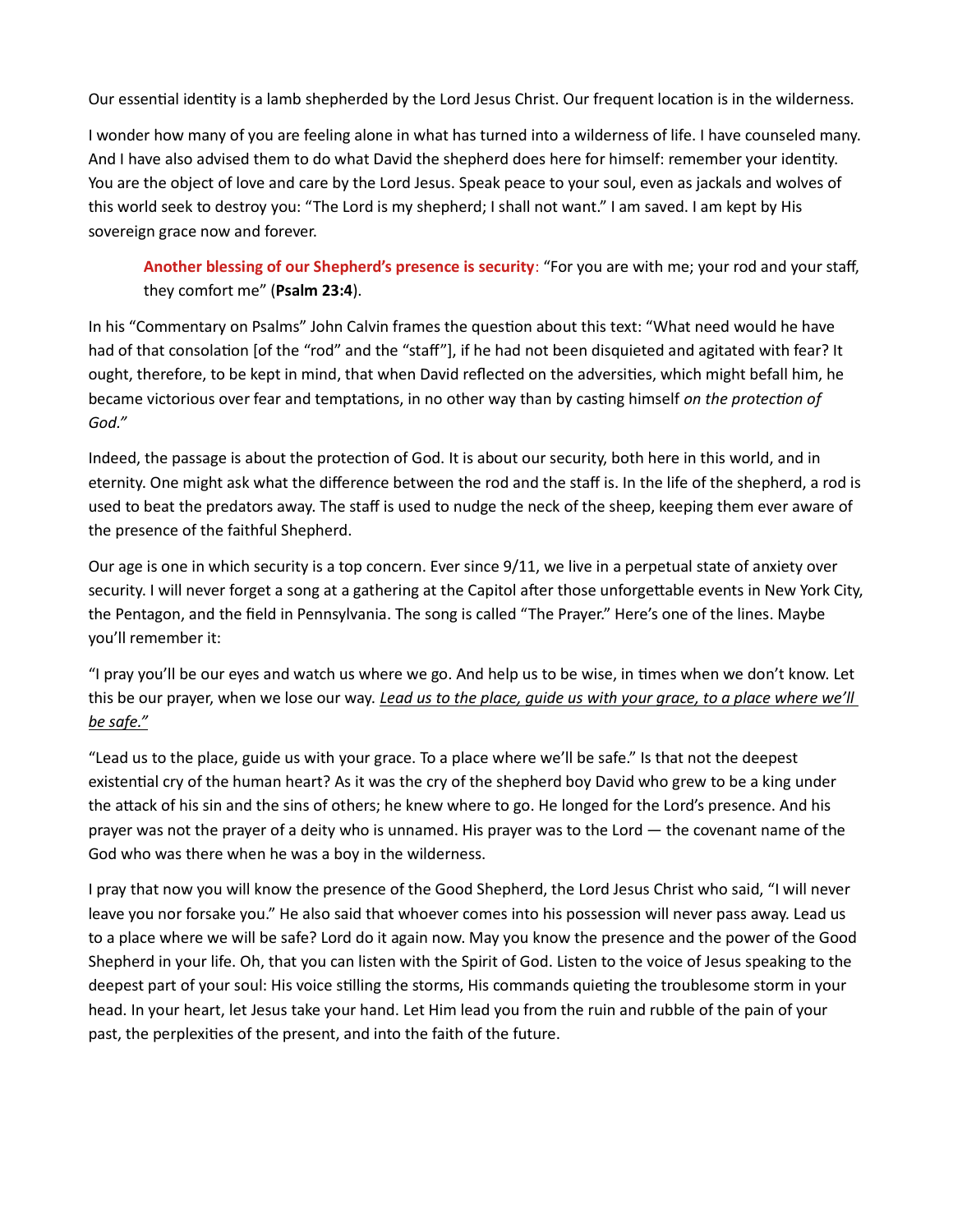## Psalm 23 Blessing #2 - There is a Blessing in our Shepherd's Protection

David was often assaulted from both within and without. The lust of the flesh warred against his spirit. The pagan kings, and even Saul, the King of Israel, fought against him. His life was in constant threat. Even his son would rise against him. The boy who protected the flock in Jesse's fields also needed protection himself. Thus, David went to the Lord, his refuge. The Lord God provided David with three coverings.

The first was the blessing of courage: "Even though I walk through the valley of the shadow of death, I will fear no evil" (Psalm 23:4).

For David to lead his sheep through the Judean hills from the place where they were to the place where he wanted them to be — of safety and green grass — he needed to lead the sheep through the valley. W. Phillip Keller, the author of "A Shepherd Looks at Psalm Twenty-Three," gives us insight when he writes "as with ordinary sheep management, so with God's people, one only gains higher ground by climbing up through the valleys. Every mountain has its valley. Its sides are scarred by deep ravines and gulches and draws. And the best route to the top is always along these valleys."

The problem with valleys is that there are hills. And there are predators in those hills. Stealthy creatures of incredible power and fantastic agility gaze patiently upon the peaceful valley. The great beasts' silence and stillness are deceptive. They seem to rest. But they are ever active. The predators calculate distance, velocity, angle, and, at length, consider the perfect vector that will result in a kill. Their restraint portents death. For at the predetermined point, the beasts will leap from their craggy perch.

The defenseless sheep recognize their certain death. But can they even visualize the once peaceful green valley becoming a blood-splattered scene of a massacre? The shepherd knows that there are ravaged remains of victims all along the valleys. There are no alternative routes through the wilderness. So when David prays that the Lord would lead him down these valleys, he admits in the sacred poetry, that the valleys are shaded by the ever-present prospect of death. It is here that David says I will fear no evil. He is saying, "I will walk with courage and God my protector. I will not fear. God is with me."

Jesus Christ told us that we should not fear the one who kills the body but the one who could kill the soul. And we hear God's charge to the new leader of Israel, Joshua. For we read: "Have I not commanded you? Be strong and courageous. Do not be frightened, and do not be dismayed, for the LORD your God is with you wherever you go" (Joshua 1:9).

We hear the voice of Jesus in this passage. His voice is the same voice that spoke to St. Paul and called him to go and preach the gospel to Jerusalem even though he was being persecuted:

"The following night the Lord stood by him and said, 'Take courage, for as you have testified to the facts about me in Jerusalem, so you must also testify in Rome" (Acts 23:11).

And shall we not also be of good courage, with the spiritual sons and daughters of Joshua and St. Paul? Shall we not face the difficulties and trials of this life, where our valleys were covered with shadows of death?

I saw courage in the valley of the shadow of death just a few weeks ago. It was one o'clock in the morning when the telephone rang. Each of you who are parents knows the horror that can grip your heart by the phone ringing for one second which seems like an eternity. You stare at that phone and wonder what news is on the other end that will change your life forever? I picked up the phone, and it was my son on the other end.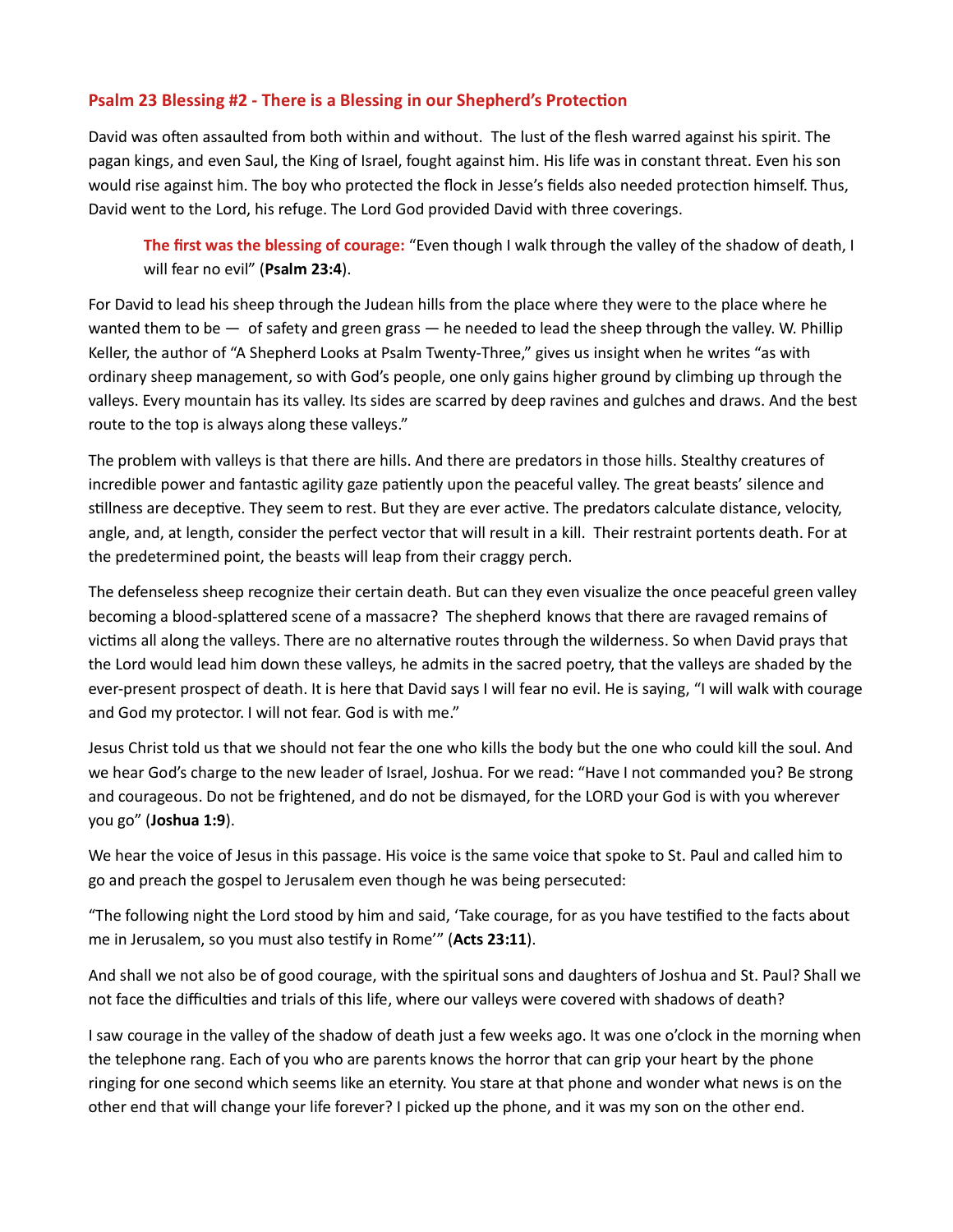"Dad, I am fine. I am okay. But, Dad, there has been a tragedy. A boy has been run over. It was an unavoidable accident, and no one can be blamed. Our friend is with the Lord now. The leaders want the parents to come and pick us up. I am fine. I will see you in a moment."

When I arrived on the scene, it was in many ways like a battlefield trauma scene. One fifteen-year-old boy had been killed, but there were walking wounded all over the place. The early hours of the night, the storm, the presence of flashing lights, and the vision of excellent ministry now assaulted by the reality of a fallen world, all converged together to create an extraordinary scene. My son and others went group-to-group, providing prayer and courage. I was so proud of them. I was also proud of the pastoral staff of that church who immediately spoke the gospel of Jesus Christ, the reality of the resurrection, and the confident hope in Christ. Their words, their actions, and their presence broke into the valley of the shadow of death. In many ways, this is an imitation of Jesus.

May God give you courage in whatever you are facing today. He promises that he will. For if any man comes to him, our Lord Jesus will never turn away. He will receive you. He will give you comfort. And the sustenance of angels, which our Lord knew after his 40 days and 40 nights in the wilderness, will be yours.

The Shepherd provided David with the blessing of refuge. We read these words in verse five: "You prepare a table before me in the presence of my enemies" (Psalm 23:5).

There is a mountain in Cape Town, South Africa called Table Mountain. It is one of the most beautiful sites that I have ever seen. There are "tables," as it were, on the mountains; places where shepherds can pause for nourishment. These wilderness tables form a setting amongst the jagged rocks where a shepherd can feed his sheep. The savage predators may perch all around, but either they cannot harm the sheep or the shepherd guards the sheep and prepares a place for them to be nourished.

The enigmatic picture, however, is that the table place, the location of nourishment, the site of refreshment with food and drink, is a dangerous place. Thus, David gave refuge to the sheep. At the time of the writing of the 23rd Psalm, David, no doubt remembering how he prepared a table in the presence of his flock's enemies, prayed to God that he, the good Shepherd, might now give him a place of refuge amidst his own enemies.

Some years ago, I had the opportunity to go with one of my parishioners, an oncologist, to visit his patients on a day when many were in his clinic to receive chemotherapy. As we toured the ward, patient by patient, the doctor would give me a briefing on each of them. Invariably, the rundown had as much to do with the virtue that he had found in his patient as with their cancer. We came to one lady, but before we approached her my friend told me that this woman has a very serious form of cancer. It is very aggressive. Yet each time I see her, and I pray with her, I leave feeling more encouraged. I have to admit the encouragement is not because of my prognosis. The encouragement comes from the presence of Jesus Christ in her life. Just wait and see.

As we approached the dear lady, a middle-aged woman with a quiet presence and a sincere smile, she reached out her hand to me, looking over to her doctor for the introduction. The doctor introduced me as his pastor. Before I could even say, "how do you do," this dear woman began to speak. I will never forget her words: "Pastor, I have to tell you that the Lord has been with me all the way. I've come to know the love of the Lord Jesus Christ more in my cancer than at any other time in my life. I've also come to know the love of Jesus through this wonderful doctor. Isn't he great? God has provided such a refuge for me in these days. I'm feeding on him more now than ever before; I wouldn't trade my cancer for anything."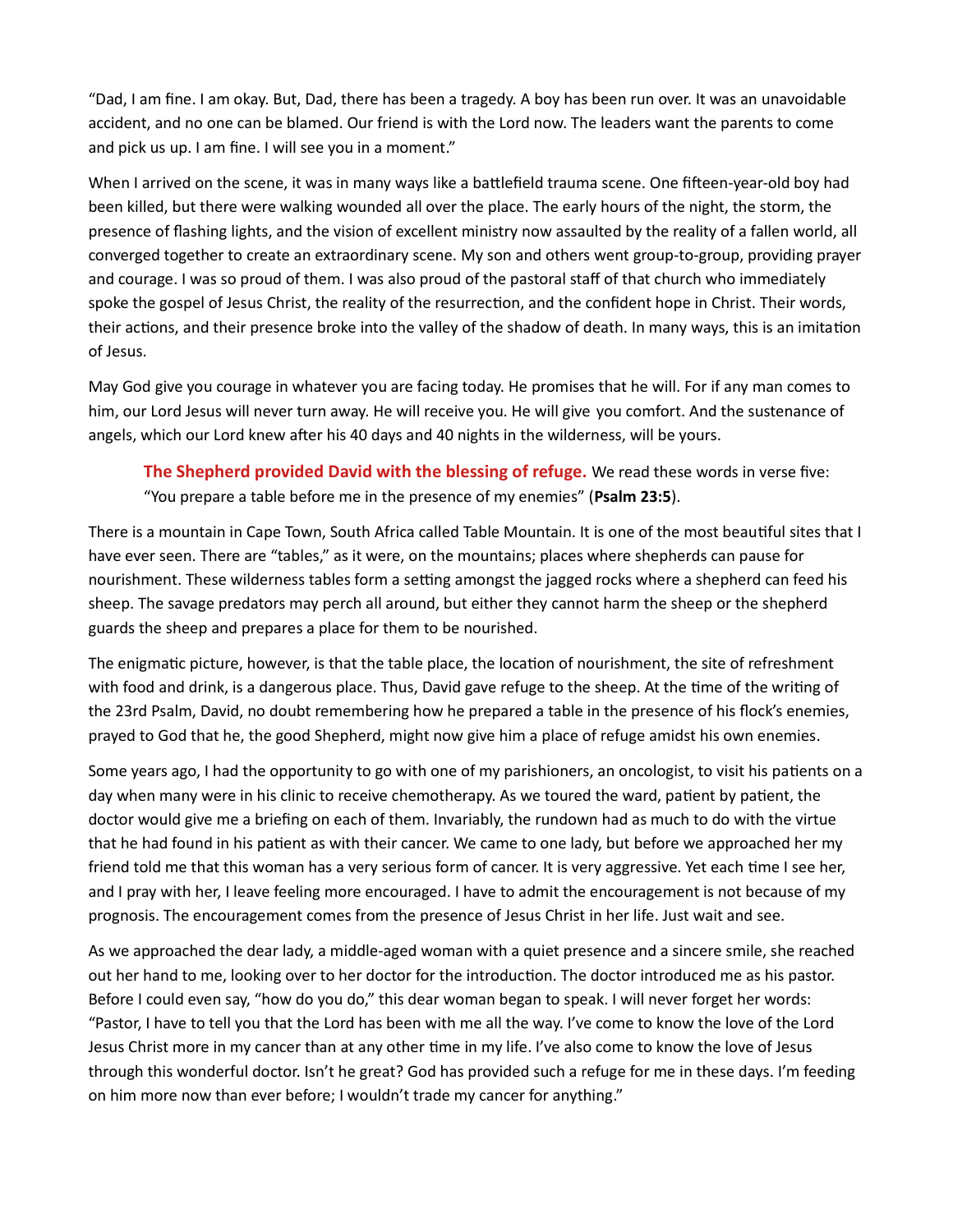Those are words that you don't expect — unless you have seen the power of the resurrected Christ at work in the lives of his saints. She was being fed by Jesus even though she was surrounded by savage enemies  $$ pathologically multiplying cells that would not stop until they had devoured her. But they could not devour her soul. Her soul was growing. The food and drink were enriching it on Table Mountain.

Jesus said if you draw near to him, he will draw near to you. Amidst whatever trouble you're facing, he will make a Table Mountain for you — a place of nourishment, a place of refuge, and you will say with the psalmist: "God is our refuge and strength, a very present help in trouble" (Psalm 46:1).

God's protection over David provided him with the blessing of healing. We read in verse five: "You anoint my head with oil; my cup overflows" (Psalm 23:5).

The Twenty-third Psalm is, I think, one of the most beautiful passages in all the Bible. It speaks of a shepherd ministering healing to sheep. David would have taken oil in his sojourning. Then, during the journey, while moving the flock of his father from one place to another, he would have ministered to each of them personally. Some would be in pain from hurting a leg in the journey. Others would suffer open wounds of parasites and disease, or injuries from another sheep. On the hard trip that lay behind them, with a road ahead of them, they needed their shepherd's touch. They needed the cup of his life to fill their own. So David, who gave of himself to his sheep, anointing them with oil, bringing them the healing that would overflow in such a way as they could finish their journey, now cries out to his good shepherd that he would do the same in his life.

What is so touching to me about this song, and this passage in verse five, is that Jesus himself is wounded when the Paschal lamb was wounded for our sake. The cup that Jesus drank from was the cup of suffering. Out of His pain came life for those who come to Him. We who are wounded along the path, need that cup of Christ.

There've been times in my life when I needed the touch of Jesus Christ more than at other times. These were not always times of loss, of illness, or trouble. Often they were periods when I recognized my need of the shepherd, after having tried to go it alone. I believe this is what confession is. I think this is what faith brings. It is the personal touch of the Good Shepherd on the sheep who recognize that they cannot make the journey, cannot make it all the way home, unless they receive the anointing and the fullness of the cup of life of Jesus.

This is not the same as receiving Christ as Savior. It is not the same as being born again. It is that experience that Martyn Lloyd-Jones spoke of when he talked about the depression in his own life. He spoke of the book by Richard Sibbes, the old 17th-century Puritan, who wrote a series of sermons that was entitled The Bruised Reed. The title comes from a place in Scripture, when Isaiah told the wayfaring children of Israel that God would not abandon them even in their rebellious, sinful ways. He would bring healing and restoration and hope. And so Isaiah wrote these words which Richard Sibbes preached from and which brought Martyn Lloyd Jones right out of the midst of the darkness that came into his life:

"A bruised reed he will not break, and a faintly burning wick he will not quench; he will faithfully bring forth justice" (Isaiah 42:3).

Maybe now, in your life, it's time to go back to the shepherd amid your journey and received his touch. You need his healing. You need his fresh anointing. You need the fullness of his life. We've been a long way, and there is yet the further road ahead. He stands before you and says, "I am the way, the truth, and the life." And the reality of those words means as much now as when you first heard them and first believed. They are now words of protection from the good Shepherd that will lead you all the way home. What a blessing. What a promise. What a Savior.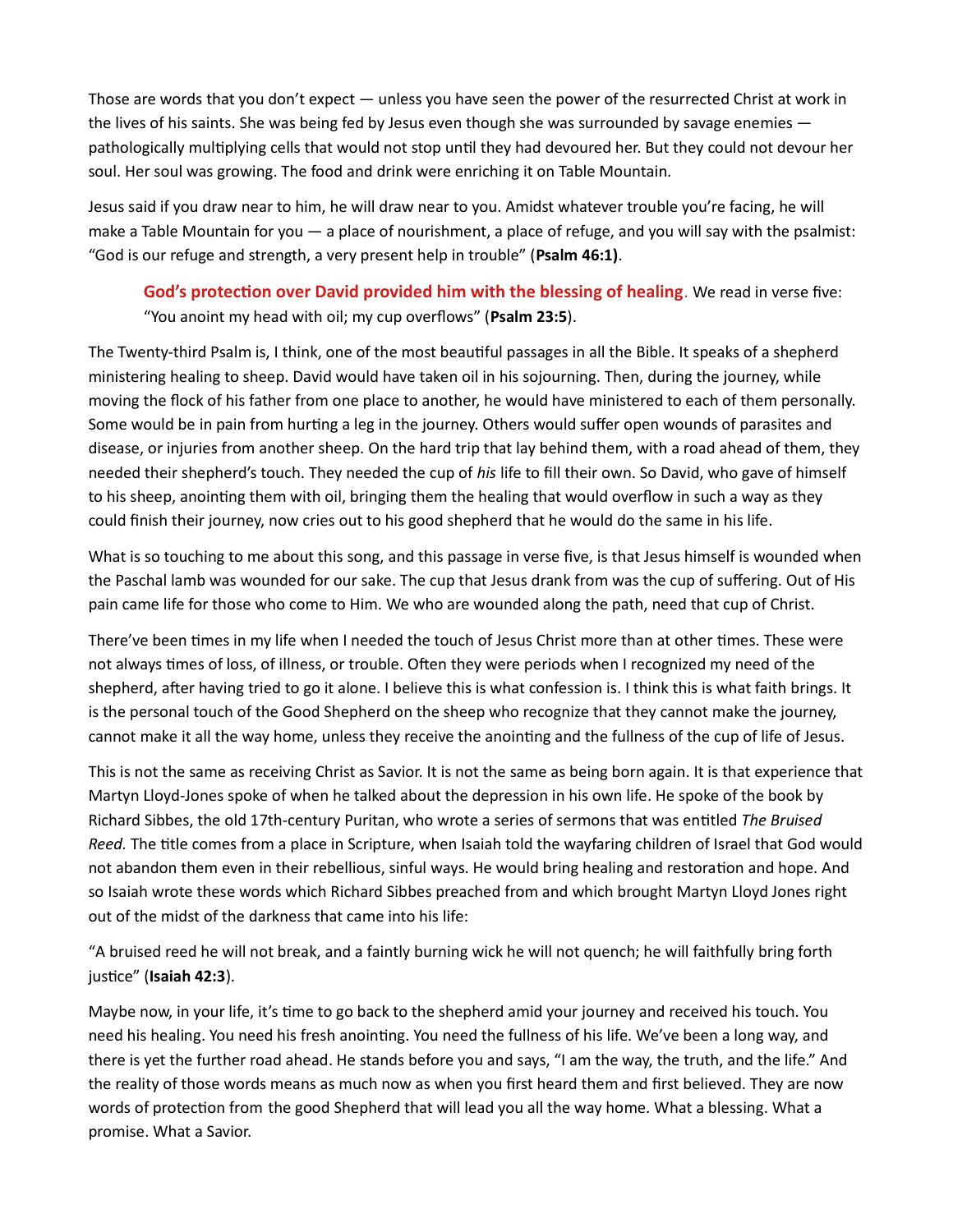## Psalm 23 Blessing #3 - There is a Blessing in our Shepherd's Pathway

This Psalm is going somewhere. Psalm 23 is not about lingering in a quiet pasture; it is about a journey of sheep with a shepherd on a pilgrimage. The fields, the valleys, the rod, and the staff, were all means to an end. The sheep were headed from a place of famine to an area with plenty. Without their shepherd, however, they would not know which way to go. The flock would be lost and alone, subject to the attacks from without and the disease from within. The elements and enemies would destroy them. So, David, having lived out this role in his own life as a boy, now turns to his shepherd, Almighty God, and encourages himself in the role of God the shepherd to the believer. David needs to recalibrate his way home.

Without God, we would wander. Even with God, we are prone to wander, as the old American hymn "Come Thou Fount" says:

"O to grace how great a debtor, Daily I'm constrained to be. Let Thy goodness, like a fetter, Bind my wandering heart to Thee. Prone to wander, Lord, I feel it, Prone to leave the God I love; Here's my heart, O take and seal it, Seal it for Thy courts above."

You can get weary along the way. The context of this psalm was surely the weariness of David. So David says that the Lord makes him lie down in green pastures. Sheep have to be made to lie down and to rest.

Recently I preached a sermon that I called resting in God before running in ministry. I used a phrase from Psalm 37 to bring that message: "Be still before the LORD and wait patiently for him; fret not yourself over the one who prospers in his way, over the man who carries out evil devices!" (Psalm 37:7).

There are four words that I would use to describe the blessings of our Shepherd's pathway that leads to a particular place.

#### The first word to describe the pathway to the blessings of Psalm twenty-three is rest:"The

Lord is my Shepherd. I shall not want. He maketh me to lie down in green pastures" (Psalm 23:1-2).

Part of God's guidance is giving us the freedom to rest. Jesus himself modeled this for us when he stole away from the healing ministry at Capernaum to go to his father in prayer early in the morning. We also remember how he stole away from the crowd and went up on the mountain to pray. You will remember that he told his disciples to come away for a while. I once had a dear lady in my church write me a little note included in the offering plate. It was delivered to me on Monday. It read, "Pastor, you need to 'come apart' for a while, or you will come apart altogether!" She observed me and knew that I needed rest.

This psalm teaches us that God is the shepherd who provides a pathway for us to follow. Along that pathway, he guides us into green pastures where we can be renewed. He leads us beside still waters — not running water, which frightened the timid sheep  $-$  but the quiet place where our thirst is quenched by the calm, peaceful presence of the shepherd. No movement. No noise. Only the heartbeat of the shepherd guiding us along the path.

The second word is restoration: "He restores my soul. He leads me in paths of righteousness for his name's sake" (Psalm 23:3).

David could not be restored in his life unless he was restored in the righteousness of God himself and for the sake of his very name. Such renewal speaks to the saving work of God in our lives. We are not restored by mere meditation, or even by sitting under a sermon, or by going to the communion table. These are means of grace,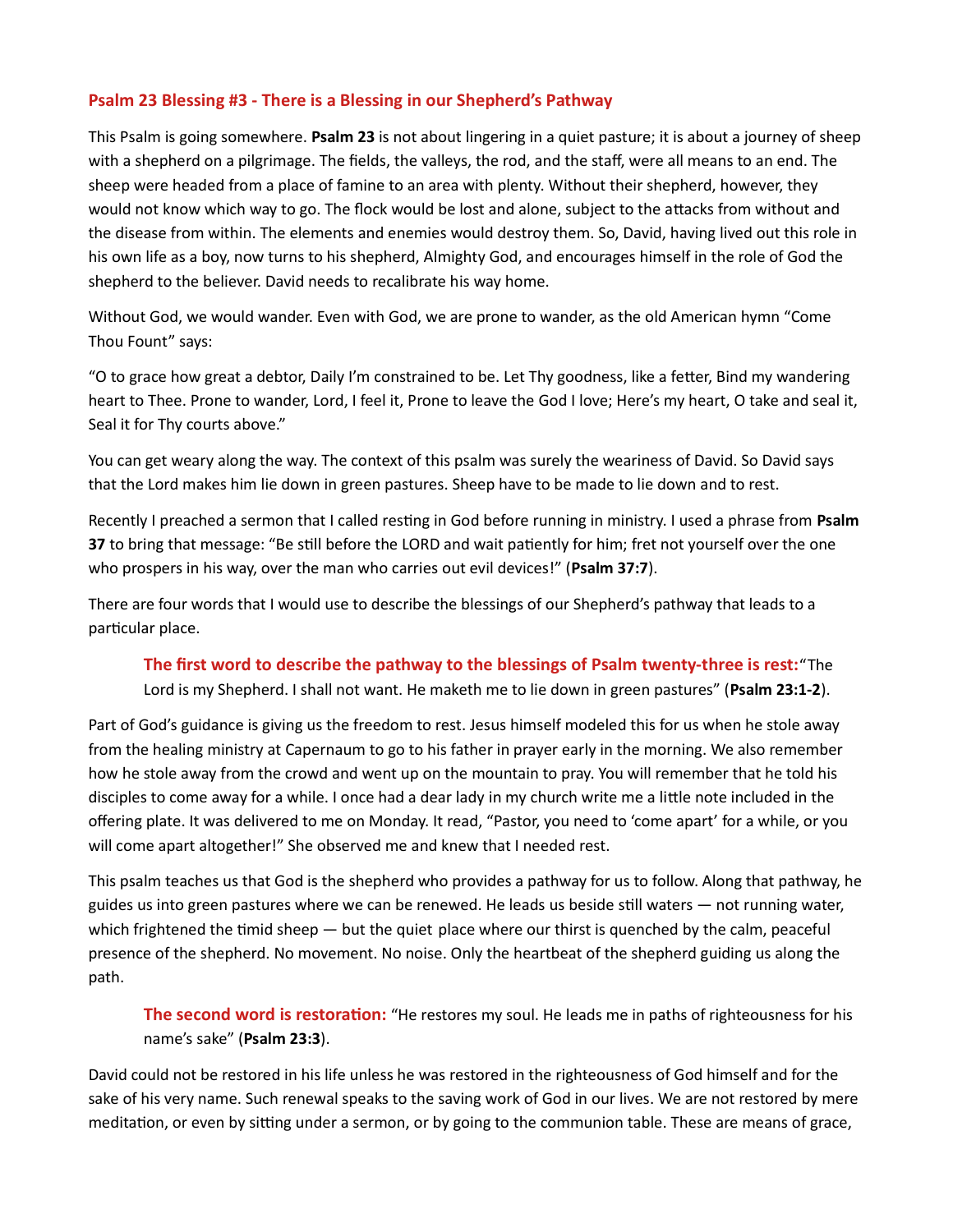but the grace is from Christ himself. The grace flows through these means to strengthen our souls. We need his righteousness not only for salvation but for growth in grace, growth in the heart and mind. We need to be strengthened for the journey. We need to be restored from the wounds of this world. And to receive that is to receive the righteousness of Christ by faith.

As we consider the phrase "his namesake," this leads us to a third word that describes the

blessings of the pathway of the shepherd: covenant. "Surely goodness and mercy shall follow me all the days of my life" (Psalm 23:6).

I use the word covenant to describe this blessing. The word mercy that is used here is the English translation of the Hebrew "hesed". "Hesed" speaks of the covenant love of the covenant name of God. There is a scarlet thread running through all of Scripture that is the truth as Augustine put it, "what God hath required, God hath provided." To get to where we want to be, to get to the place of refuge and safety, to get to the holy destination where we were meant to arrive, is to trust in the covenant God whose goodness and mercy flows from his triune presence into our lives "all the days of my life."

There were many years which I sought to follow God, but had missed his goodness in his mercy — his covenant love. I was trying to follow God in my strength, not for his namesake. I was trying to live the Christian life out of the overflow of whatever inward faith I could conjure up. Instead of trusting in his mercy, I was trusting in my labors; at length, I was defeated by myself. When I came to see that I died to self, I could live for God through Jesus Christ. God's covenant love would give a life that I could not live, and sacrificial death that should have been mine. As a result of this act of grace in God sending his only begotten son, I could not only be saved but I could follow all the days of my life.

This is a good time for every one of us to renew our hearts and lives in the covenant of grace. Without such a renewal, we are prone to stray, we are inclined to lose our way, and we are likely to revert to the default setting of our lives — labor without ceasing, striving that produces burnout. Throughout all the days of your life, his goodness and mercy will follow you as you follow your good shepherd by faith.

# The fourth word is home: "and I shall dwell in the house of the LORD forever" (Psalm 23:6).

W. Phillip Keller wrote very touchingly and convincingly of this final part of the Psalm. For him, verse six is the climax and essential message of the Psalm: "My personal conviction is that this is the most significant sentiment that David had in his heart as he ended this hymn of praise to divine diligence. Not only do we get the idea of an ever-present Shepherd on the scene, but also the concept that the sheep wants to be in full view of his owner at all times.

The destination for David was not merely a temple. The goal for David was home with God. That is my destination and yours. The house of the Lord is not only a place where we worship but is the everlasting new heaven and the new earth where we are going. The hours of worship in the sanctuary, the sweet times of family worship in our homes, in the familiar settings, small groups, and Sunday schools, are hints of heaven, little pieces of bread on the forest floor, to find our way. Signs of heaven appear all through the days of our lives. These little reminders are gifts of God to each of us. For were created for home.

C.S. Lewis used to say that as he stepped outside of his Oxford home early in the morning and saw geese flying across an autumn English sky, he was reminded that we too were going somewhere. He said that it seemed to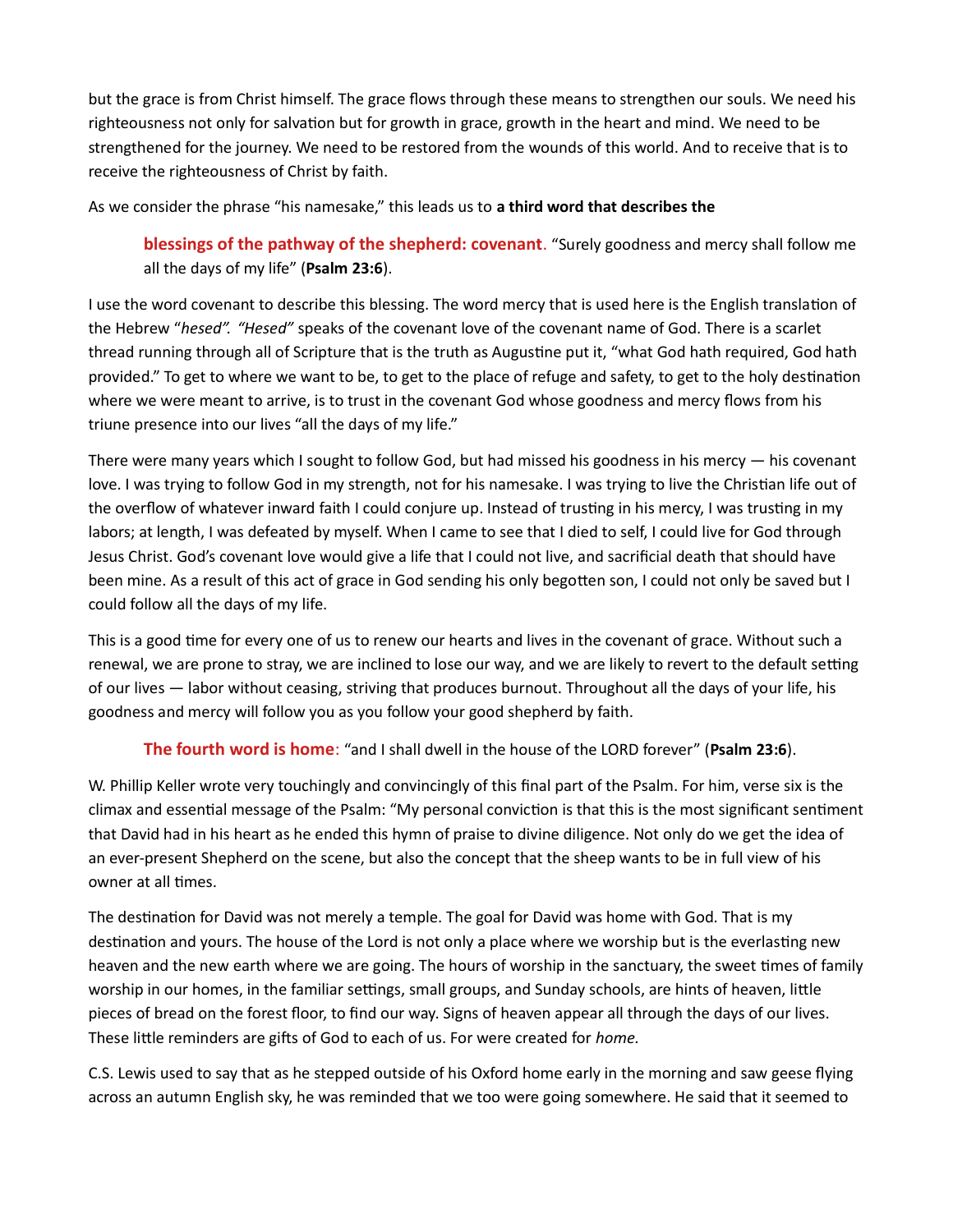be an echo in his heart of Eden. He was saying what I think we experience in so many ways, and in so many times in our lives: a beckoning by the Spirit, by the Good Shepherd, to come home.

Thus the Psalmist who has led the lambs of the flock through the dark, dangerous fields, and over rugged mountains, lifted his head unto the Good Shepherd to lead him home. So must you look up and see your rest in the LORD of this Psalm, Jesus Christ. In the Good Shepherd, every sorrow is sanctified; every circumstance is under the sovereign saving work of Jesus and will be used to get you home. Thinking of these things, I once wrote a song about this theme. I call it "Your Sovereign Grace."

When the wind and waves of life Drove my soul to find relief I was guided by the storm To find Jesus underneath. When the storms of life betray All the promises You've made I will cling to Calvary's place I will trust Your Sovereign Grace. Though Your presence with me goes I seem to still be tossed and turned By an unseen enemy And I know I need to learn. And when life is finally o'er And I stand before You, Lord I'll see the storms that stirred despair Were the winds that blew me there. When the storms of life betray All the promises You've made Let me cling to Calvary's place Let me trust Your Sovereign Grace.

David trusted in the Lord's sovereign grace. And through repentance and faith in Jesus Christ, you too can know the power of the promises, the security of the Savior, and the blessings of being a well-beloved lamb in the fold of the Good Shepherd. And you will learn as I have that to be in His fold is to be home at last.

#### Bibliography

Barrs, J. Echoes of Eden: Reflections on Christianity, Literature, and the Arts. Crossway, 2013.

Calvin, John. Commentary on Psalms: BibleStudyGuide.org, 1509.

David Foster, Tony Renis, Alberto Testa, Carole Bayer Sager. The Prayer. Translated by David Foster Tony Renis, Carole Bayer Sager. These are Special Times. Los Angeles: Epic, Columbia, 1999.

Detzler, W.A. "New Testament Words in Today's Language." 348: Victor Books, 1986.

Gibson, J. C. L. "The Word Hesed in the Hebrew Bible." The Journal of Theological Studies45, no. 2 (1994 1994): 815-17.

Glueck, Nelson. Hesed in the Bible. Wipf and Stock Publishers, 2011.

Keller, W Phillip. A Shepherd Looks at Psalm 23. Zondervan, 2019.

Lewis, C. S. Surprised by Joy. [Place of publication not identified]: Amereon Ltd, 1995.

Milton, Michael Anthony. Your Sovereign Grace. He Shall Restore. Chattanooga: Bethesda Music, 2006.